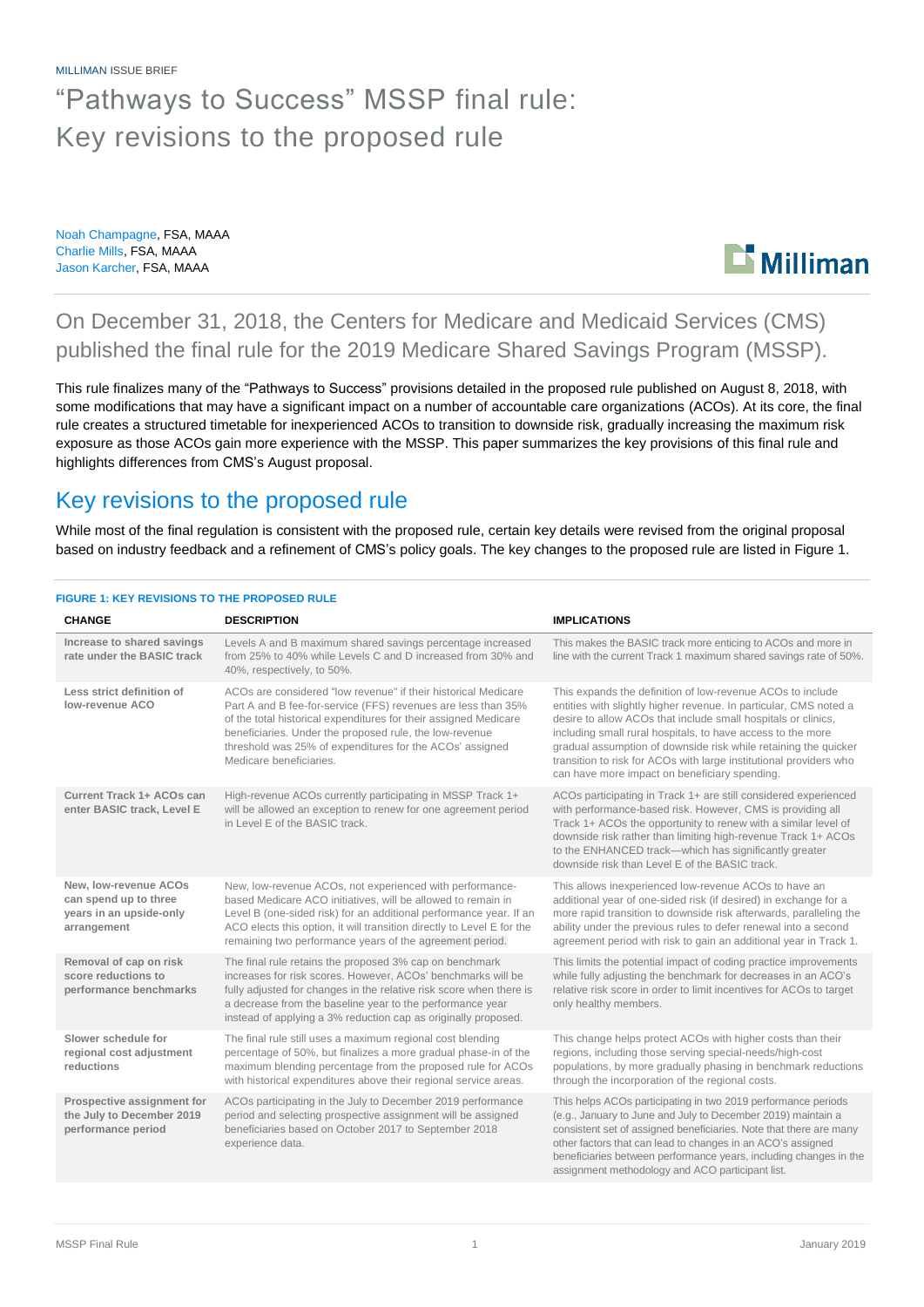Taken together, these changes from the proposed rule offer some opportunities to ACOs that may have been hesitant to enter or continue in the MSSP while maintaining a clear focus on fiscal responsibility and payment for value.

This paper is focused on changes to the MSSP financial benchmark and settlement parameters from the proposed rule published on August 8, 2018, and the final rule published on December 31, 2018. We do not address all of the changes from the proposed rule nor do we address all of the changes made to the MSSP as a result of this final rule. Some of the changes that we do not discuss include changes to the guidelines around quality reporting and scoring, repayment rules, the application and termination process, benefit enhancements, data sharing, and the specific mechanics of the six-month performance periods (January to June 2019 and July to December 2019).

While each of these changes is significant and may have a notable effect on certain ACOs, most of the provisions of the proposed rule have been preserved in the final rule. The lack of significant changes suggests CMS remains committed to transitioning more ACOs from upside-only risk arrangements to upside and downside arrangements, even if this leads to a reduction in the number of ACOs participating in the MSSP. We refer readers to Milliman's series of white papers <sup>1</sup> addressing key topics of the "Pathways to Success" rule.

Key financial elements of the 2019 MSSP final rule are described below.

## What is in the 2019 MSSP final rule?

The final rule outlines sweeping changes to the MSSP that will affect the 500+ organizations that currently participate in the program. The changes are largely in response to three primary factors: (1) the limited number of ACOs participating in downside risk (18% of ACOs in 2018), (2) perception of poor performance among ACOs in upside-only risk arrangements (e.g., the settlements paid to Track 1 ACOs exceed the overall savings relative to the benchmark achieved in 2017),<sup>2</sup> and (3) various financial concerns about the benchmarking methodology.

The 2019 Medicare Physician Fee Schedule final rule<sup>3</sup> also finalized parts of the Pathways to Success proposed rule, most notably the scope of services used for beneficiary assignment. These changes are not covered in this paper.

### **BASIC and ENHANCED Tracks**

One of the main changes to the MSSP as a result of the final rule is the complete restructuring of the Track system. Previously, ACOs could elect to participate in Tracks 1, 1+, 2, or 3, with each track representing varying degrees of ACO risk. Beginning on July 1, 2019, any ACOs entering a new agreement period will be able to select either the BASIC track (which roughly replaces Tracks 1 and 1+) or the ENHANCED track (which largely mirrors Track 3). ACOs will be allowed to elect (annually) either prospective or retrospective beneficiary assignment regardless of their track selections.

The BASIC track includes a "glide path" with five levels to align with the new five-year agreement period, each with increasing potential for downside risk. Level A and Level B are upside only arrangements similar to Track 1, while Level E is a two-sided arrangement similar to Track 1+. Figure 2 summarizes the details of each of these levels, including the minimum savings rate (MSR) and minimum loss rate (MLR):

-

<sup>&</sup>lt;sup>1</sup> The final rule maintains many of the general provisions of the proposed rule, and so we refer readers interested in more information/detail on "Pathways to Success" to previous Milliman white papers addressing various aspects of the proposed rule. These white papers, covering topics ranging from high-level summaries to the specifics of various components of the rule such as the beneficiary incentive program, can be found a[t http://www.milliman.com/MSSP/](http://www.milliman.com/MSSP/).

<sup>&</sup>lt;sup>2</sup> CMS typically evaluates savings produced by the MSSP for the Medicare Trust Funds against program benchmarks. Several researchers dispute the reasonability of this approach given that program benchmarks might reflect savings already achieved. Some studies using alternative savings measurement methodologies have found that ACOs have produced significant savings for Medicare even with limited downside risk. See, for example, McWilliams et al. (2018). Medicare spending after 3 years of the Medicare Shared Savings Program. *N Engl J* Med 379:12, 1139-1149.

<sup>&</sup>lt;sup>3</sup> Medicare Program; Revisions to Payment Policies under the Physician Fee Schedule and Other Revisions to Part B for CY 2019; Medicare Shared Savings Program Requirements; Quality Payment Program; Medicaid Promoting Interoperability Program; Quality Payment Program--Extreme and Uncontrollable Circumstance Policy for the 2019 MIPS Payment Year; Provisions from the Medicare Shared Savings Program--Accountable Care Organizations--Pathways to Success; and Expanding the Use of Telehealth Services for the Treatment of Opioid Use Disorder under the Substance Use-Disorder Prevention that Promotes Opioid Recovery and Treatment (SUPPORT) for Patients and Communities Act, 83 FR 59452, pages 59452-60303, 11/23/2018.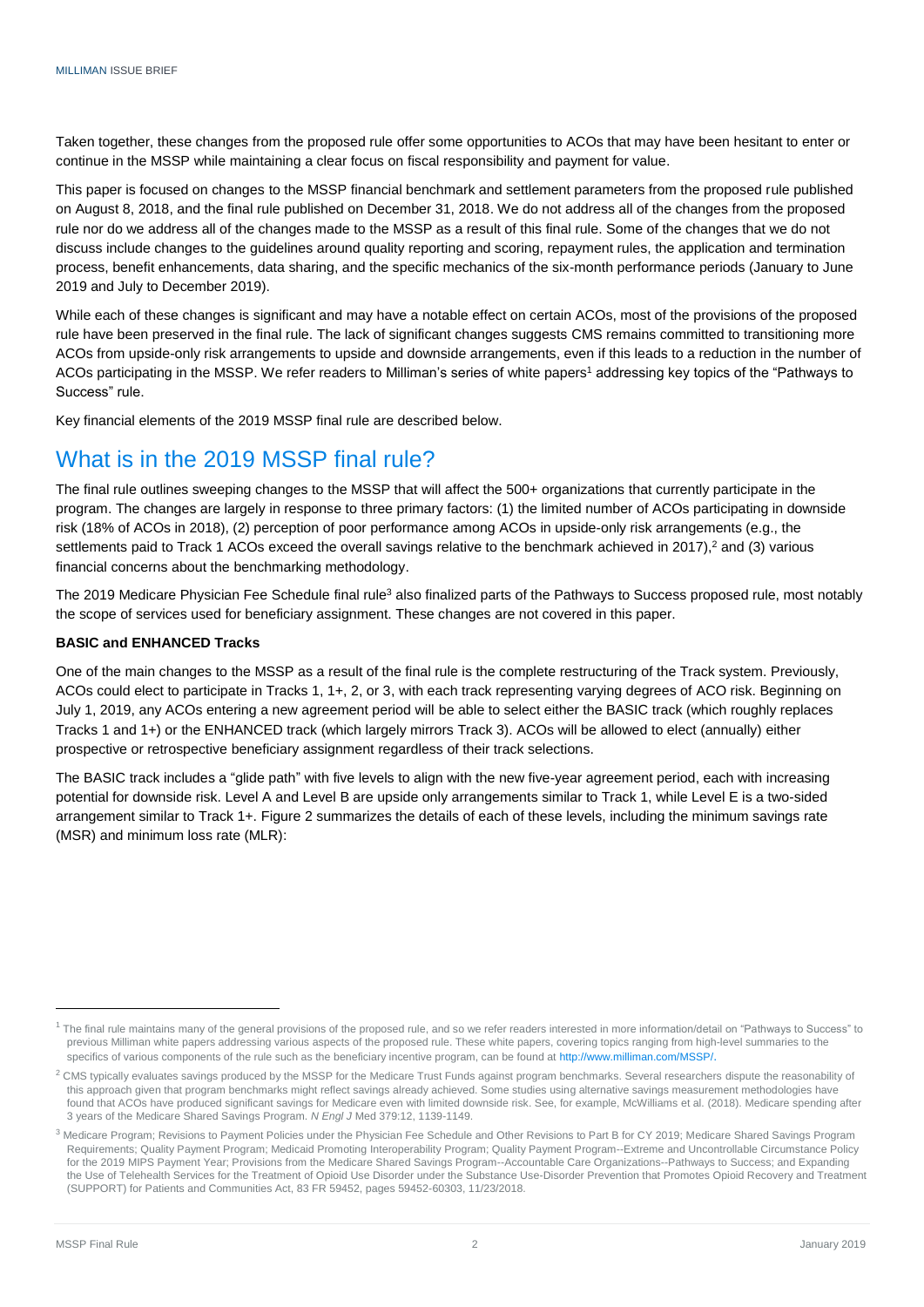#### **FIGURE 2: SAVINGS AND LOSS-SHARING PARAMETERS BY BASIC TRACK RISK LEVEL**

|                   |                     |                              |                         | LOSS SHARING LIMIT (LESSER OF) |                        |
|-------------------|---------------------|------------------------------|-------------------------|--------------------------------|------------------------|
| <b>Risk Level</b> | <b>MSR/MLR</b>      | <b>Shared Savings Rate**</b> | <b>Shared Loss Rate</b> | % of Parts $A + B$ Revenue     | % of Updated Benchmark |
| Level A           | Based on ACO size*  | 40% x Quality Score          | N/A                     | N/A                            |                        |
| Level B           | Based on ACO size*  | 40% x Quality Score          | N/A                     | N/A                            |                        |
| Level C           | Choice of MSR/MLR** | 50% x Quality Score          | 30%                     | 2%                             | 1%                     |
| Level D           | Choice of MSR/MLR** | 50% x Quality Score          | 30%                     | 4%                             | $2\%$                  |
| Level E***        | Choice of MSR/MLR** | 50% x Quality Score          | 30%                     | 8%                             | 4%                     |

\*There are no changes to the existing methodology for settings the MSR/MLR based on ACO size.

\*\*ACOs can choose between a MSR/MLR based on ACO size or from 0% up to 2% in 0.5% increments. If an ACO's assigned beneficiaries fall below 5,000 during a performance year, then the ACO's MSR/MLR are automatically set using the ACO size method for that performance year.

An ACO participating at Level A in the first year of the agreement period will be required to move up a level in the second year of its agreement period to either Levels B, C, D, or E. While an ACO can opt to advance toward higher risk more quickly (e.g., from Level A directly to Level D), it will not be permitted to move down a level (e.g., from Level B to Level A) or stay at the same risk level (e.g., from Level C to Level C) until it reaches Level E. Once an ACO reaches Level E, it will stay in Level E for the duration of its agreement period. The only exceptions to this transition pattern are:

- ACOs that renew effective July 1, 2019, will have a special six-month performance period from July 1, 2019, to December 31, 2019, and will not be required to progress to the next level of the BASIC track on January 1, 2020.
- New, low-revenue ACOs that are not experienced in Medicare ACO initiatives have the option to remain in Level B (one-sided risk) for two performance years. ACOs that elect to remain in Level B for an additional year are required to transition to Level E for the duration of the agreement period.

Figure 3 below demonstrates the yearly level advancement options for an ACO in the BASIC track.

|                       | <b>FIGURE 3: BASIC TRACK ADVANCEMENT OPTIONS</b> |                                                                                                                      |
|-----------------------|--------------------------------------------------|----------------------------------------------------------------------------------------------------------------------|
| <b>STARTING LEVEL</b> | <b>DEFAULT ADVANCEMENT LEVEL</b>                 | OTHER ADVANCEMENT OPTIONS                                                                                            |
| Level A               | Level B                                          | Any ACO can elect to advance to Levels C, D, or E                                                                    |
| Level B               | Level C                                          | Any ACO can elect to advance to Levels D or E                                                                        |
|                       |                                                  | <b>or</b>                                                                                                            |
|                       |                                                  | A new low-revenue ACO can elect an additional year at Level B, and after that it must<br>advance directly to level E |
| Level C               | Level D                                          | Any ACO can elect to advance to Level E                                                                              |
| Level D               | Level E                                          | None                                                                                                                 |
| Level E               | Level E                                          | None                                                                                                                 |

#### **REVENUE-BASED LOSS-SHARING LIMITS**

As outlined in Figure 2 above, one feature of the new BASIC track is the use of revenue-based loss-sharing limits. Revenue-based loss-sharing limits were introduced into the MSSP with the inception of Track 1+. They served to limit the financial exposure of physician-led ACOs that typically provide a smaller overall portion of Medicare beneficiaries' total services. 4 In the Pathways to Success final rule, all ACOs electing the BASIC track with Medicare revenues under 50% of their aggregate benchmarks will receive the benefit of a revenue-based loss-sharing limit. Figure 4 compares the revenue-based and benchmark-based loss limits for a low revenue ACO (where revenue is 15% of the benchmark expenditures) under the BASIC track Levels C, D, and E and under the ENHANCED track.

-

<sup>&</sup>lt;sup>4</sup> As compared to ACOs whose participant list includes organizations like hospitals that expand the ACO revenue to include facility services.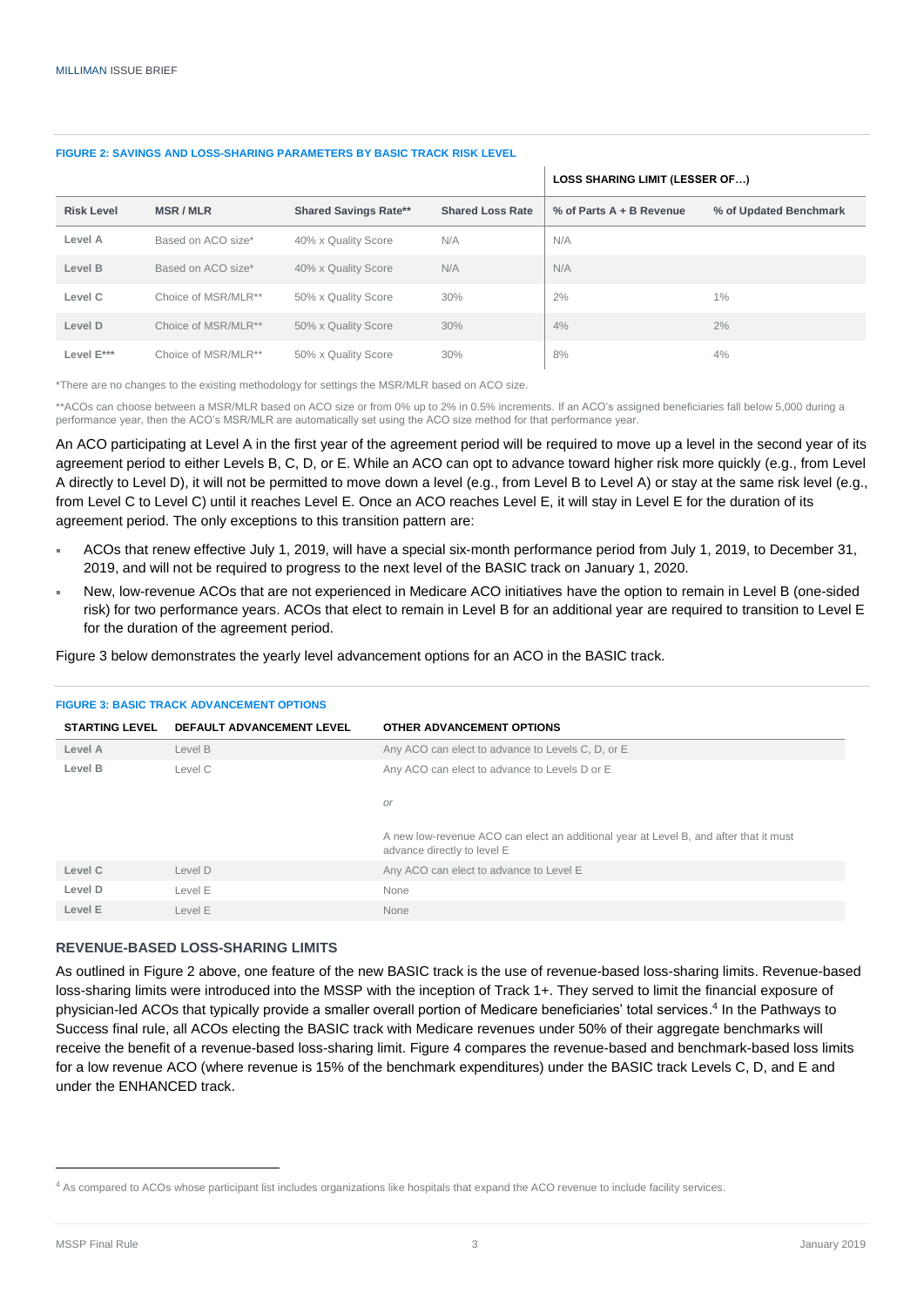| <b>METRIC</b>                                                             | <b>BASIC: LEVEL C</b> | <b>BASIC: LEVEL D</b> | <b>BASIC: LEVEL E</b> | <b>ENHANCED</b> |
|---------------------------------------------------------------------------|-----------------------|-----------------------|-----------------------|-----------------|
| Total Part A and B Medicare FFS revenue for<br><b>ACO</b> participants    | \$15M                 | \$15M                 | \$15M                 | \$15M           |
| Percent of revenue limit                                                  | 2%                    | 4%                    | 8%                    | n/a             |
| Revenue-based loss-sharing limit                                          | \$0.3M                | \$0.6M                | \$1.2M                | n/a             |
| Benchmark expenditures for ACO assigned<br>beneficiaries                  | \$100M                | \$100M                | \$100M                | \$100M          |
| Percent of benchmark limit                                                | 1%                    | 2%                    | 4%                    | 15%             |
| Benchmark-based loss-sharing limit                                        | \$1M                  | \$2M                  | \$4M                  | \$15M           |
| Loss-sharing limit (lesser of the revenue- and<br>benchmark-based limits) | \$0.3M                | \$0.6M                | \$1.2M                | \$15M           |

#### **FIGURE 4: COMPARISON OF LOSS-SHARING LIMITS FOR A LOW-REVENUE ACO UNDER THE MSSP TRACKS WITH DOWNSIDE RISK**

As shown above, the revenue-based limits increase as ACOs move to higher levels in the BASIC glide path, transitioning the ACOs into greater downside risk. However, the revenue-based loss-sharing limits are significantly lower than the benchmark-based losssharing limit of the ENHANCED track and the prior Track 2 and 3 models. Many of the low-revenue ACOs argued that their risk exposures were so high under the two-sided risk arrangements that an unfavorable performance year could bankrupt their organization before they would be able to implement effective cost-control measures. These revenue-based caps limit the exposure for lower-revenue ACOs and allow them more time to implement effective cost and care management structures before exposure to higher levels of risk. However, low-revenue ACOs still face a significant jump in downside risk when they transition from BASIC Level E to ENHANCED.

### **WHAT TRACK IS MY ACO ELIGIBLE FOR?**

The track (and BASIC track level) an ACO will be able to enter at the start of an agreement period is dictated by past participation in performance-based ACO initiatives as well as its revenue levels (low or high revenue). The details of these requirements are outlined in Figure 5.

| <b>FIGURE 5: ACO ENTRY OPTIONS</b>               |                                             |                                            |                             |                       |                 |
|--------------------------------------------------|---------------------------------------------|--------------------------------------------|-----------------------------|-----------------------|-----------------|
| <b>APPLICANT TYPE</b>                            | <b>EXPERIENCED/</b><br><b>INEXPERIENCED</b> | <b>LOW REVENUE/</b><br><b>HIGH REVENUE</b> | <b>BASIC, GLIDE PATH</b>    | <b>BASIC, LEVEL E</b> | <b>ENHANCED</b> |
| New legal entity                                 | Inexperienced                               | Low                                        | <b>Yes</b><br>(A through E) | <b>Yes</b>            | <b>Yes</b>      |
|                                                  |                                             | High                                       | Yes<br>(A through E)        | <b>Yes</b>            | Yes             |
|                                                  | Experienced                                 | Low                                        | <b>No</b>                   | Yes                   | <b>Yes</b>      |
|                                                  |                                             | High                                       | No                          | <b>No</b>             | Yes             |
| Renewing or reentering<br><b>ACO<sub>s</sub></b> | Inexperienced                               | Low                                        | <b>Yes</b><br>(B through E) | <b>Yes</b>            | <b>Yes</b>      |
|                                                  |                                             | High                                       | Yes<br>(B through E)        | <b>Yes</b>            | Yes             |
|                                                  | Experienced                                 | Low                                        | <b>No</b>                   | Yes*                  | <b>Yes</b>      |
|                                                  |                                             | High                                       | <b>No</b>                   | $No**$                | Yes             |

\* Low-revenue ACOs are limited to two agreement periods of participation under the BASIC track with the second agreement period entirely in Level E. \*\* High-revenue ACOs with an agreement period beginning in 2016 or 2017 that are currently participating in the MSSP Track 1+ can renew into BASIC, Level E for the ACO's next (consecutive) agreement period.

A **renewing ACO** is an existing MSSP ACO that renews for a consecutive agreement period under the same taxpayer identification number without a break in participation. A **reentering ACO** is one that is not a renewing ACO, but previously participated in the MSSP or is made up of participants (at least 50%) who participated in the same MSSP ACO in the five years prior to the agreement period start date. A **new legal entity ACO** is all other ACOs.

**Low-revenue ACOs** are defined as having historical Medicare FFS Part A and B revenue that is less than 35% of the historical expenditures for the ACO's assigned beneficiaries. All other ACOs are considered high revenue. CMS will calculate an ACO's status as low or high revenue based on the most recent full calendar year available prior to the next agreement period (e.g.,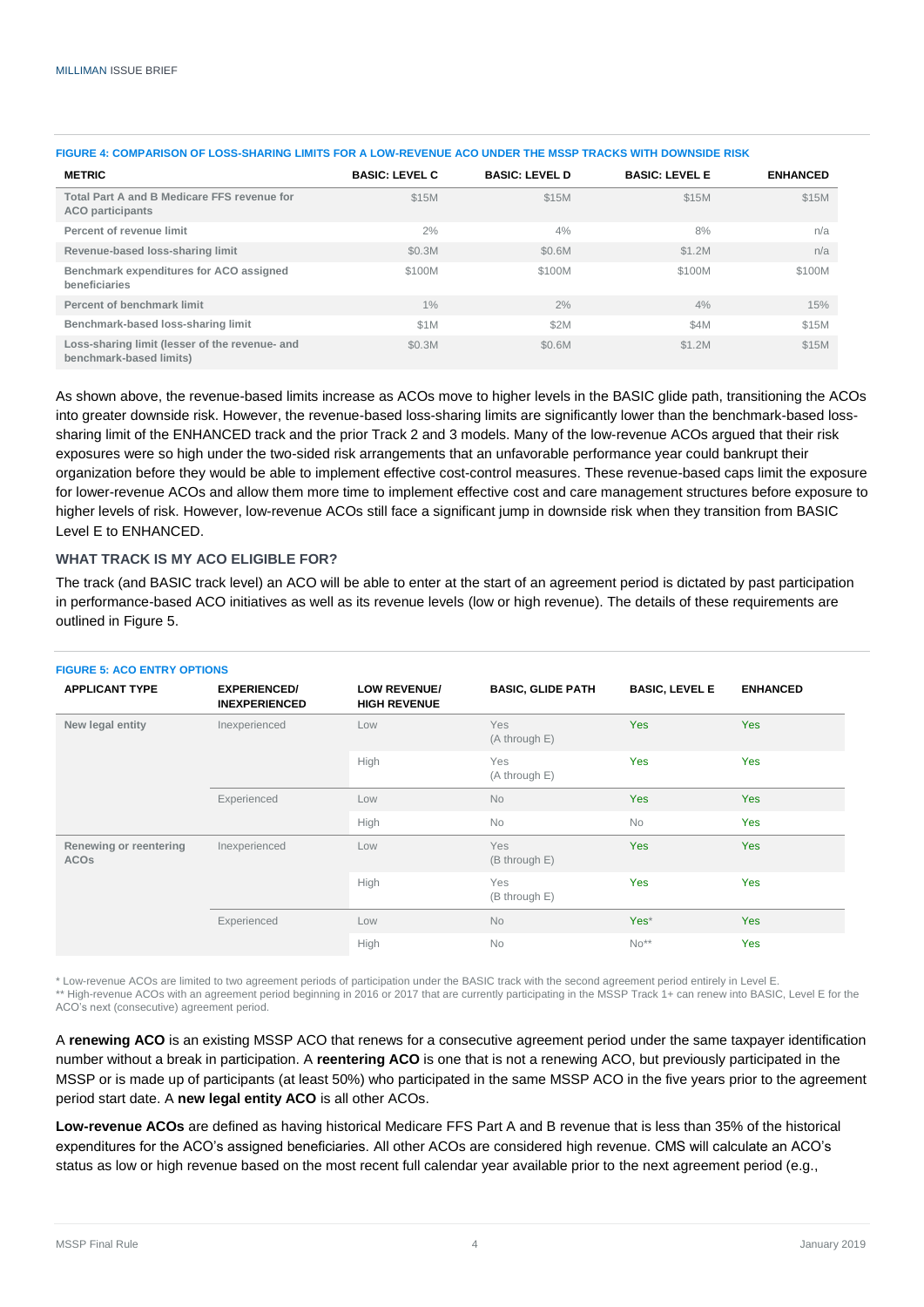calendar year 2018 for a start date of January 1, 2020). Additionally, CMS has indicated it will monitor an ACO's status as lowrevenue and take action if the ACO shifts from low revenue to high revenue during an agreement period.

**Experienced ACOs** have either participated in a performance-based Medicare ACO initiative or 40% or more of the ACO's providers have participated in a performance-based Medicare ACO initiative<sup>5</sup> (including deferred entry into the MSSP Tracks 2 or 3<sup>6</sup>) in any of the five most recent performance years prior to the agreement start date. All other ACOs are considered inexperienced with the following considerations:

- Performance-based Medicare ACO initiatives are programs with downside risk. Track 1 is not considered a performance-based Medicare ACO.
- MSSP Track 1+ participants are considered experienced. However, high-revenue ACOs participating in the MSSP Track 1+ will have a one-time option to renew into BASIC, Level E for their next consecutive agreement periods.

#### **Changes to the benchmark calculation**

CMS has implemented four changes to the MSSP benchmark calculation, which will affect all of the MSSP ACOs in their next agreement periods:

- 1. **Regional cost adjustment**: An ACO's historical experience is blended with its region's experience to come up with an aggregate base benchmark, which is then trended to the performance year. Previously, the regional cost adjustment started in an ACO's second agreement period as shown in Figure 6. The 2019 final rule implements this adjustment for all agreement periods beginning on or after July 1, 2019, and caps the impact of the regional adjustment at 5% of the national Medicare FFS per capita expenditures.
- 2. **Risk adjustment**: The final rule allows the benchmark to be adjusted using the full relative Hierarchical Condition Categories (HCC) risk score change up to a 3% increase. This would provide some mild protection to ACOs that see a less healthy population in the performance year while allowing Medicare to retain savings if an ACO enrolls a healthier population. The final rule does not limit benchmark reductions for risk score changes—not adopting the proposed 3% floor on risk adjustment reductions, which would have effectively allowed ACOs to keep costs associated with a significantly healthier population.
- 3. **Trend**: All agreement periods will use a trend based on a mix of the regional trend and the national trend as determined by the ACO's share of assignment-eligible beneficiaries in the ACO's region. For example, if an ACO's average market share is 30% of assignment-eligible beneficiaries, then the ACO's trend will be calculated as a blend of 70% of the regional trend and 30% of the national trend.
- 4. **Agreement period duration (and rebasing frequency)**: All agreement periods will now be five years instead of the previous three years. This additional time enhances the stability of the benchmark.

|                          | <b>CURRENT METHODOLOGY</b>                         |                                                     |                                                    | <b>UPDATED METHODOLOGY*</b>                         |
|--------------------------|----------------------------------------------------|-----------------------------------------------------|----------------------------------------------------|-----------------------------------------------------|
| <b>AGREEMENT PERIOD*</b> | <b>LOWER SPENDING</b><br><b>RELATIVE TO REGION</b> | <b>HIGHER SPENDING</b><br><b>RELATIVE TO REGION</b> | <b>LOWER SPENDING</b><br><b>RELATIVE TO REGION</b> | <b>HIGHER SPENDING</b><br><b>RELATIVE TO REGION</b> |
|                          | $0\%$                                              | 0%                                                  | 35%                                                | 15%                                                 |
|                          | 35%                                                | 25%                                                 | 50%                                                | 25%                                                 |
| 3                        | 70%                                                | 50%                                                 | 50%                                                | 35%                                                 |
| $4+$                     | 70%                                                | 70%                                                 | 50%                                                | 50%                                                 |

#### **FIGURE 6: REGIONAL COST ADJUSTMENT BLENDING PERCENTAGES BY AGREEMENT PERIOD**

\*The regional benchmark weights apply in progression to when an ACO is first subject to the regional adjustment. For example, an ACO currently participating in the MSSP and not subject to a regional cost adjustment will be subject to the agreement period 1 weights in its next agreement period.

-

<sup>&</sup>lt;sup>5</sup> The final rule defines a "performance-based risk Medicare ACO initiative" as an "initiative implemented by CMS that requires an ACO to participate under a two-sided model during its agreement period" and specifies that this includes:

MSSP Tracks 2, 3, ENHANCED, and BASIC (Levels A to E). Track 1+ is also included per below.

Innovation Center ACO Models involving two-sided risk: the Pioneer ACO Model, Next Generation ACO Model, the performance-based risk tracks of the CEC Model (including the two-sided risk tracks for LDO ESCOs and non-LDO ESCOs), and the Track 1+ Model.

 $6$  Experienced ACOs are those for which 40% or more of the participants were in an ACO that deferred entry into the MSSP Tracks 2 or 3 by extending an agreement period to an optional fourth year under Track 1 within the five years prior to the agreement period start date.